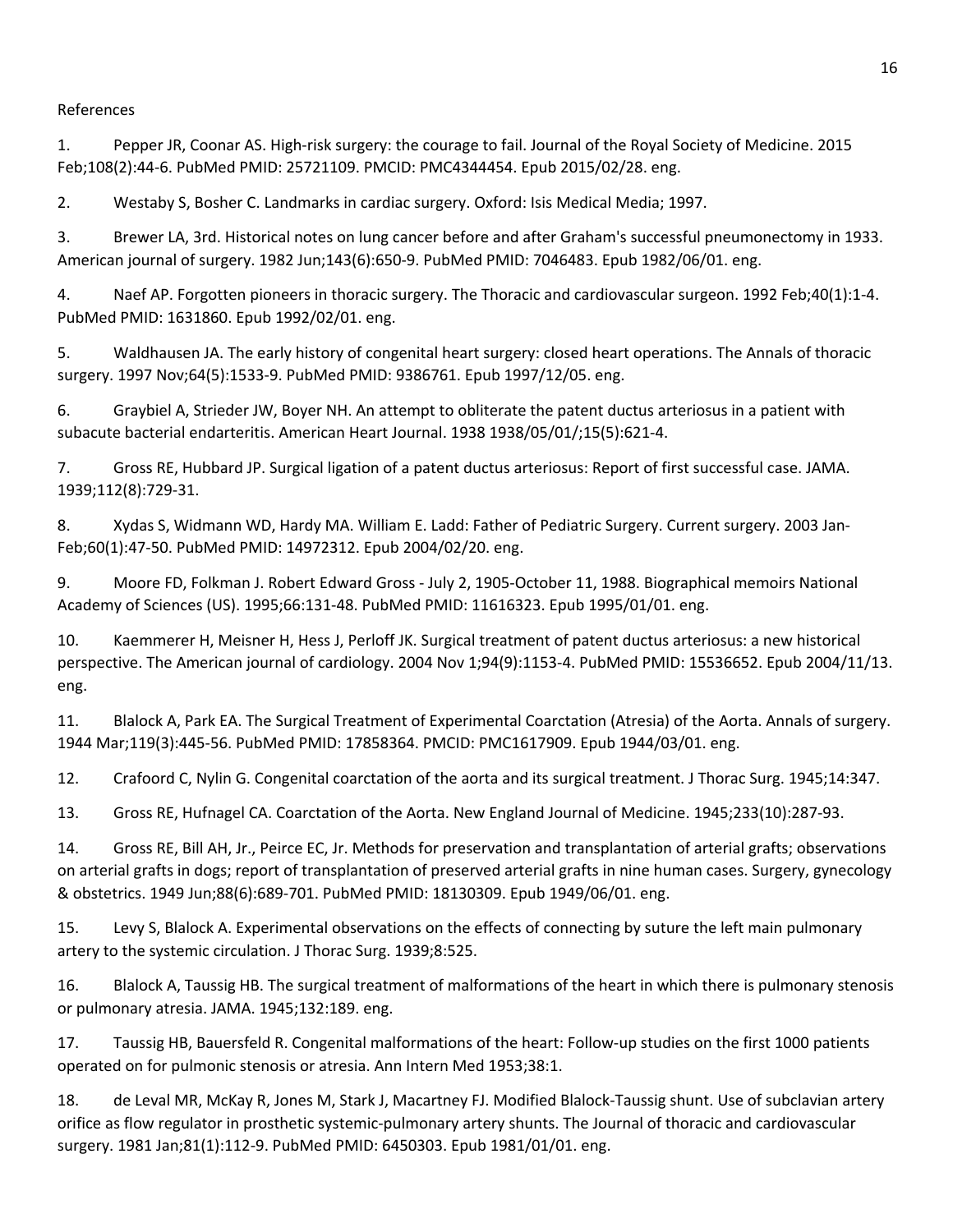19. Potts WJ, Smith S, Gibson S. Anastomosis of the aorta to a pulmonary artery; certain types in congenital heart disease. Journal of the American Medical Association. 1946 Nov 16;132(11):627-31. PubMed PMID: 21001606. Epub 1946/11/16. eng.

20. Waterston DJ. [Treatment of Fallot's tetralogy in children under 1 year of age]. Rozhledy v chirurgii : mesicnik Ceskoslovenske chirurgicke spolecnosti. 1962 Mar;41:181-3. PubMed PMID: 14005236. Epub 1962/03/01. cze.

21. Glenn WW. Circulatory bypass of the right side of the heart. IV. Shunt between superior vena cava and distal right pulmonary artery; report of clinical application. The New England journal of medicine. 1958 Jul 17;259(3):117-20. PubMed PMID: 13566431. Epub 1958/07/17. eng.

22. Fontan F, Baudet E. Surgical repair of tricuspid atresia. Thorax. 1971 May;26(3):240-8. PubMed PMID: 5089489. PMCID: PMC1019078. Epub 1971/05/01. eng.

23. Galankin NK. [Principles and technic of cavo-pulmonary anastomosis]. Eksperimental'naia khirurgiia. 1957 Sep-Oct;2(5):33-8. PubMed PMID: 13490295. Epub 1957/09/01. O predlozhenii i tekhnike kavapul'monal'nogo anastomoza. rus.

24. Carlon CA, Mondini PG, De Marchi R. Surgical treatment of some cardiovascular diseases. The Journal of the International College of Surgeons. 1951 Jul;16(1):1-11. PubMed PMID: 14850758. Epub 1951/07/01. eng.

25. Haller JA, Jr., Adkins JC, Worthington M, Rauenhorst J. Experimental studies on permanent bypass of the right heart. Surgery. 1966 Jun;59(6):1128-32. PubMed PMID: 5949300. Epub 1966/06/01. eng.

26. Kreutzer G, Galindez E, Bono H, De Palma C, Laura JP. An operation for the correction of tricuspid atresia. The Journal of thoracic and cardiovascular surgery. 1973 Oct;66(4):613-21. PubMed PMID: 4518787. Epub 1973/10/01. eng.

27. de Leval MR, Kilner P, Gewillig M, Bull C. Total cavopulmonary connection: a logical alternative to atriopulmonary connection for complex Fontan operations. Experimental studies and early clinical experience. The Journal of thoracic and cardiovascular surgery. 1988 Nov;96(5):682-95. PubMed PMID: 3184963. Epub 1988/11/01. eng.

28. Muller WH, Jr., Danimann JF, Jr. The treatment of certain congenital malformations of the heart by the creation of pulmonic stenosis to reduce pulmonary hypertension and excessive pulmonary blood flow; a preliminary report. Surgery, gynecology & obstetrics. 1952 Aug;95(2):213-9. PubMed PMID: 14950654. Epub 1952/08/01. eng.

29. Sellors TH. Surgery of pulmonary stenosis; a case in which the pulmonary valve was successfully divided. Lancet (London, England). 1948 Jun 26;1(6513):988. PubMed PMID: 18866303. Epub 1948/06/26. eng.

30. Kan JS, White RI, Jr., Mitchell SE, Gardner TJ. Percutaneous balloon valvuloplasty: a new method for treating congenital pulmonary-valve stenosis. The New England journal of medicine. 1982 Aug 26;307(9):540-2. PubMed PMID: 7099226. Epub 1982/08/26. eng.

31. Gross RE. Surgical closure of an aortic septal defect. Circulation. 1952 Jun;5(6):858-63. PubMed PMID: 14936182. Epub 1952/06/01. eng.

32. Murray G. Closure of Defects in Cardiac Septa. Annals of surgery. 1948 Oct;128(4):843-52. PubMed PMID: 17859236. PMCID: PMC1514107. Epub 1948/10/01. eng.

33. Gross RE, Pomeranz AA, Watkins E, Jr., Goldsmith EI. Surgical closure of defects of the interauricular septum by use of an atrial well. The New England journal of medicine. 1952 Sep 25;247(13):455-60. PubMed PMID: 12982946. Epub 1952/09/25. eng.

34. Barratt-Boyes BG, Ellis FH, Jr., Kirklin JW. Technique for repair of atrial septal defect using the atrial well. Surgery, gynecology & obstetrics. 1956 Nov;103(5):646-9. PubMed PMID: 13371483. Epub 1956/11/01. eng.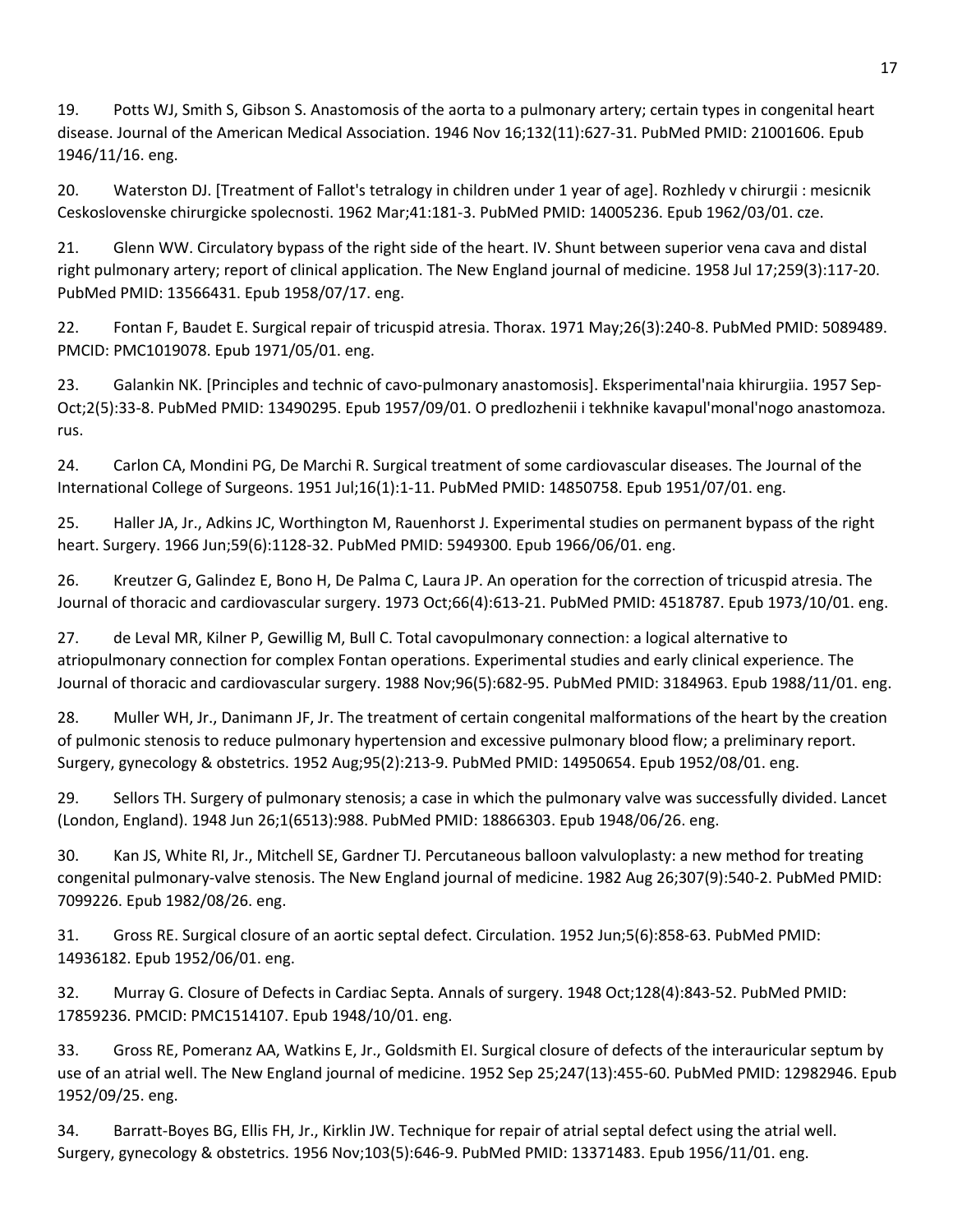35. Blalock A, Hanlon CR. The surgical treatment of complete transposition of the aorta and the pulmonary artery. Surgery, gynecology & obstetrics. 1950 Jan;90(1):1-15, illust. PubMed PMID: 15396549. Epub 1950/01/01. eng.

36. Cornell WP, Maxwell RE, Haller JA, Sabiston DC. Results of the Blalock-Hanlon operation in 90 patients with transposition of the great vessels. The Journal of thoracic and cardiovascular surgery. 1966 Oct;52(4):525-32. PubMed PMID: 5920823. Epub 1966/10/01. eng.

37. Zamora R, Moller JH, Lucas RV, Jr., Castaneda AR. Complete transposition of the great vessels: surgical results of emergency Blalock-Hanlon operation in infants. Surgery. 1970 Apr;67(4):706-10. PubMed PMID: 5435921. Epub 1970/04/01. eng.

38. Rashkind WJ, Miller WW. Creation of an atrial septal defect without thoracotomy. A palliative approach to complete transposition of the great arteries. Jama. 1966 Jun 13;196(11):991-2. PubMed PMID: 4160716. Epub 1966/06/13. eng.

39. Bigelow WG, Lindsay WK, Greenwood WF. Hypothermia; its possible role in cardiac surgery: an investigation of factors governing survival in dogs at low body temperatures. Annals of surgery. 1950 Nov;132(5):849-66. PubMed PMID: 14771796. PMCID: PMC1616603. Epub 1950/11/01. eng.

40. Lewis FJ, Taufic M. Closure of atrial septal defects with the aid of hypothermia; experimental accomplishments and the report of one successful case. Surgery. 1953 Jan;33(1):52-9. PubMed PMID: 13015312. Epub 1953/01/01. eng.

41. Shumway NE. F. John Lewis, MD: 1916-1993. The Annals of thoracic surgery. 1996 Jan;61(1):250-1. PubMed PMID: 8561575. Epub 1996/01/01. eng.

42. Bigelow WG, Mustard WT, Evans JG. Some physiologic concepts of hypothermia and their applications to cardiac surgery. J Thorac Surg. 1954 Nov;28(5):463-80. PubMed PMID: 13212854. Epub 1954/11/01. eng.

43. Gibbon JH, Jr. Application of a mechanical heart and lung apparatus to cardiac surgery. Minnesota medicine. 1954 Mar;37(3):171-85; passim. PubMed PMID: 13154149. Epub 1954/03/01. eng.

44. Lillehei CW, Cohen M, Warden HE, Ziegler NR, Varco RL. The results of direct vision closure of ventricular septal defects in eight patients by means of controlled cross circulation. Surgery, gynecology & obstetrics. 1955 Oct;101(4):446- 66. PubMed PMID: 13256320. Epub 1955/10/01. eng.

45. Warden HE, Cohen M, Read RC, Lillehei CW. Controlled cross circulation for open intracardiac surgery: physiologic studies and results of creation and closure of ventricular septal defects. J Thorac Surg. 1954 Sep;28(3):331- 41; discussion, 41-3. PubMed PMID: 13192880. Epub 1954/09/01. eng.

46. Cohen M, Lillehei CW. A quantitative study of the azygos factor during vena caval occlusion in the dog. Surgery, gynecology & obstetrics. 1954 Feb;98(2):225-32. PubMed PMID: 13135912. Epub 1954/02/01. eng.

47. Lillehei CW. Controlled cross circulation for direct-vision intracardiac surgery; correction of ventricular septal defects, atrioventricularis communis, and tetralogy of Fallot. Postgraduate medicine. 1955 May;17(5):388-96. PubMed PMID: 14371276. Epub 1955/05/01. eng.

48. Lillehei CW, Cohen M, Warden HE, Read RC, Aust JB, Dewall RA, et al. Direct vision intracardiac surgical correction of the tetralogy of Fallot, pentalogy of Fallot, and pulmonary atresia defects; report of first ten cases. Annals of surgery. 1955 Sep;142(3):418-42. PubMed PMID: 13249340. PMCID: PMC1465089. Epub 1955/09/01. eng.

49. Cohen M, Lillehei CW, Varco RL, Warden HE. Complete anatomical correction of the tetralogy of Fallot defects; report of a successful surgical case. AMA archives of surgery. 1956 Sep;73(3):526-31. PubMed PMID: 13361704. Epub 1956/09/01. eng.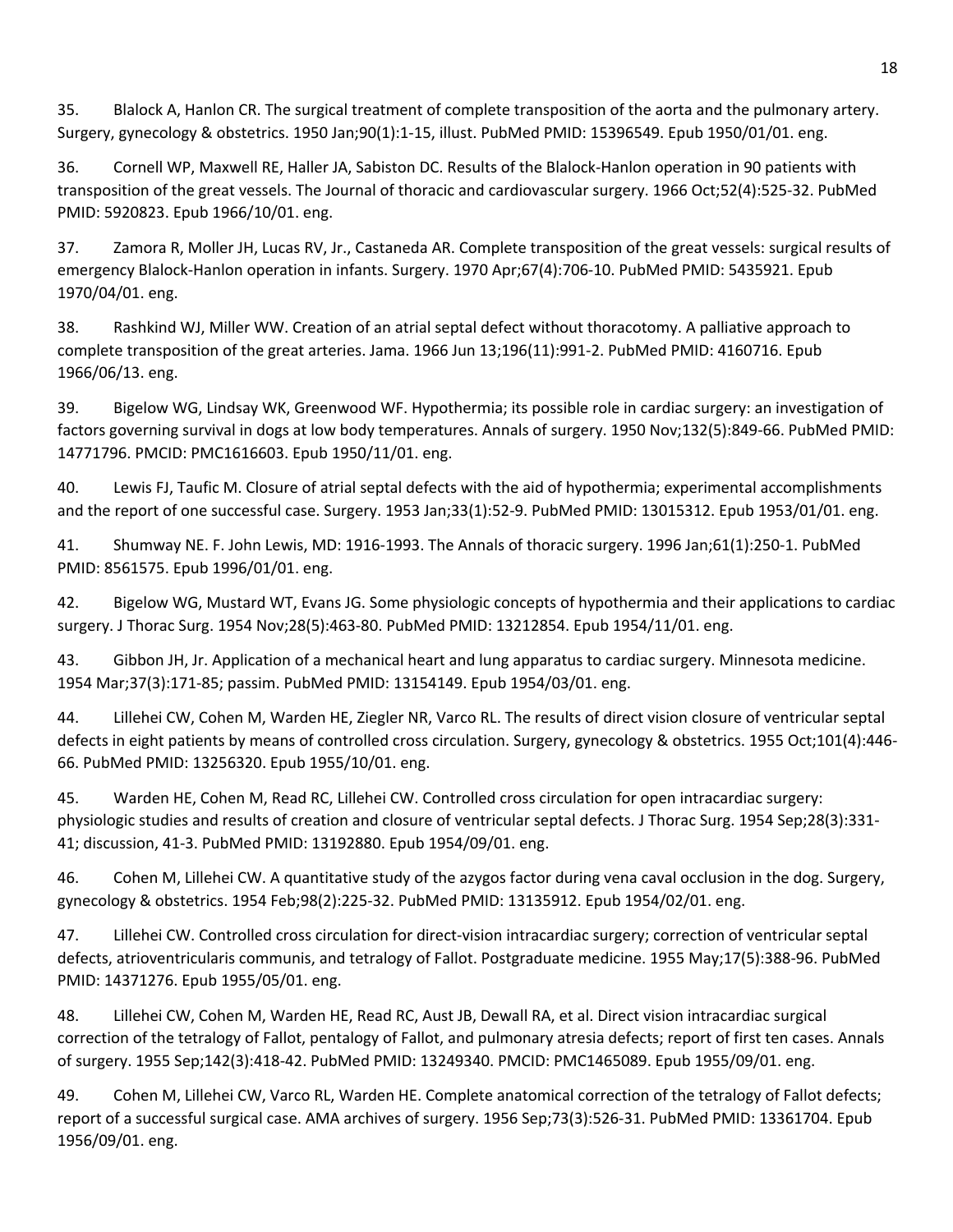50. Lillehei C. Section III: Cardiopulmonary bypass and myocardial protection. In: Stephenson LW Ruggero R, editor. Heart Surgery Classics. Boston: Adams Publishing Group; 1994. p. 126–8.

51. Weirich WL, Paneth M, Gott VL, Lillehei CW. Control of complete heart block by use of an artificial pacemaker and a myocardial electrode. Circulation research. 1958 Jul;6(4):410-5. PubMed PMID: 13547395. Epub 1958/07/01. eng.

52. Lillehei CW, Gott VL, Hodges PC, Jr., Long DM, Bakken EE. Transistor pacemaker for treatment of complete atrioventricular dissociation. Journal of the American Medical Association. 1960 Apr 30;172:2006-10. PubMed PMID: 14416953. Epub 1960/04/30. eng.

53. Dewall RA, Gott VL, Lillehei CW, Read RC, Varco RL, Warden HE, et al. A simple, expendable, artificial oxygenator for open heart surgery. The Surgical clinics of North America. 1956 Aug:1025-34. PubMed PMID: 13371520. Epub 1956/08/01. eng.

54. Kirklin JW, Dushane JW, Patrick RT, Donald DE, Hetzel PS, Harshbarger HG, et al. Intracardiac surgery with the aid of a mechanical pump-oxygenator system (gibbon type): report of eight cases. Proceedings of the staff meetings Mayo Clinic. 1955 May 18;30(10):201-6. PubMed PMID: 14371757. Epub 1955/05/18. eng.

55. Dushane JW, Kirklin JW, Patrick RT, Donald DE, Terry HR, Jr., Burchell HB, et al. Ventricular septal defects with pulmonary hypertension; surgical treatment by means of a mechanical pump-oxygenator. Journal of the American Medical Association. 1956 Mar 17;160(11):950-3. PubMed PMID: 13295049. Epub 1956/03/17. eng.

56. Rastelli GC, Ongley PA, Kirklin JW, McGoon DC. Surgical repair of the complete form of persistent common atrioventricular canal. The Journal of thoracic and cardiovascular surgery. 1968 Mar;55(3):299-308. PubMed PMID: 5642695. Epub 1968/03/01. eng.

57. McGoon DC, Rastelli GC, Ongley PA. An operation for the correction of truncus arteriosus. Jama. 1968 Jul 8;205(2):69-73. PubMed PMID: 4872743. Epub 1968/07/08. eng.

58. Rastelli GC. A new approach to "anatomic" repair of transposition of the great arteries. Mayo Clinic proceedings. 1969 Jan;44(1):1-12. PubMed PMID: 5767147. Epub 1969/01/01. eng.

59. Kirklin JW, Harp RA, McGoon DC. Surgical treatment of origin of both vessels from right ventricle, including cases of pulmonary stenosis. The Journal of thoracic and cardiovascular surgery. 1964 Dec;48:1026-36. PubMed PMID: 14239974. Epub 1964/12/01. eng.

60. Hardy KL, May IA, Webster CA, Kimball KG. Ebstein's anomaly: A functional concept and successful definitive repair. The Journal of thoracic and cardiovascular surgery. 1964 Dec;48:927-40. PubMed PMID: 14239982. Epub 1964/12/01. eng.

61. Senning A. Surgical correction of transposition of the great vessels. Surgery. 1959 Jun;45(6):966-80. PubMed PMID: 13659340. Epub 1959/06/01. eng.

62. Mustard WT. Successful two-stage correction of transposition of the great vessels. Surgery. 1964 Mar;55:469-72. PubMed PMID: 14133108. Epub 1964/03/01. eng.

63. Kirklin JK, Westaby S, Blackstone EH, Kirklin JW, Chenoweth DE, Pacifico AD. Complement and the damaging effects of cardiopulmonary bypass. The Journal of thoracic and cardiovascular surgery. 1983 Dec;86(6):845-57. PubMed PMID: 6606084. Epub 1983/12/01. eng.

64. Melrose DG, Dreyer B, Bentall HH, Baker JB. Elective cardiac arrest. Lancet (London, England). 1955 Jul 2;269(6879):21-2. PubMed PMID: 14382605. Epub 1955/07/02. eng.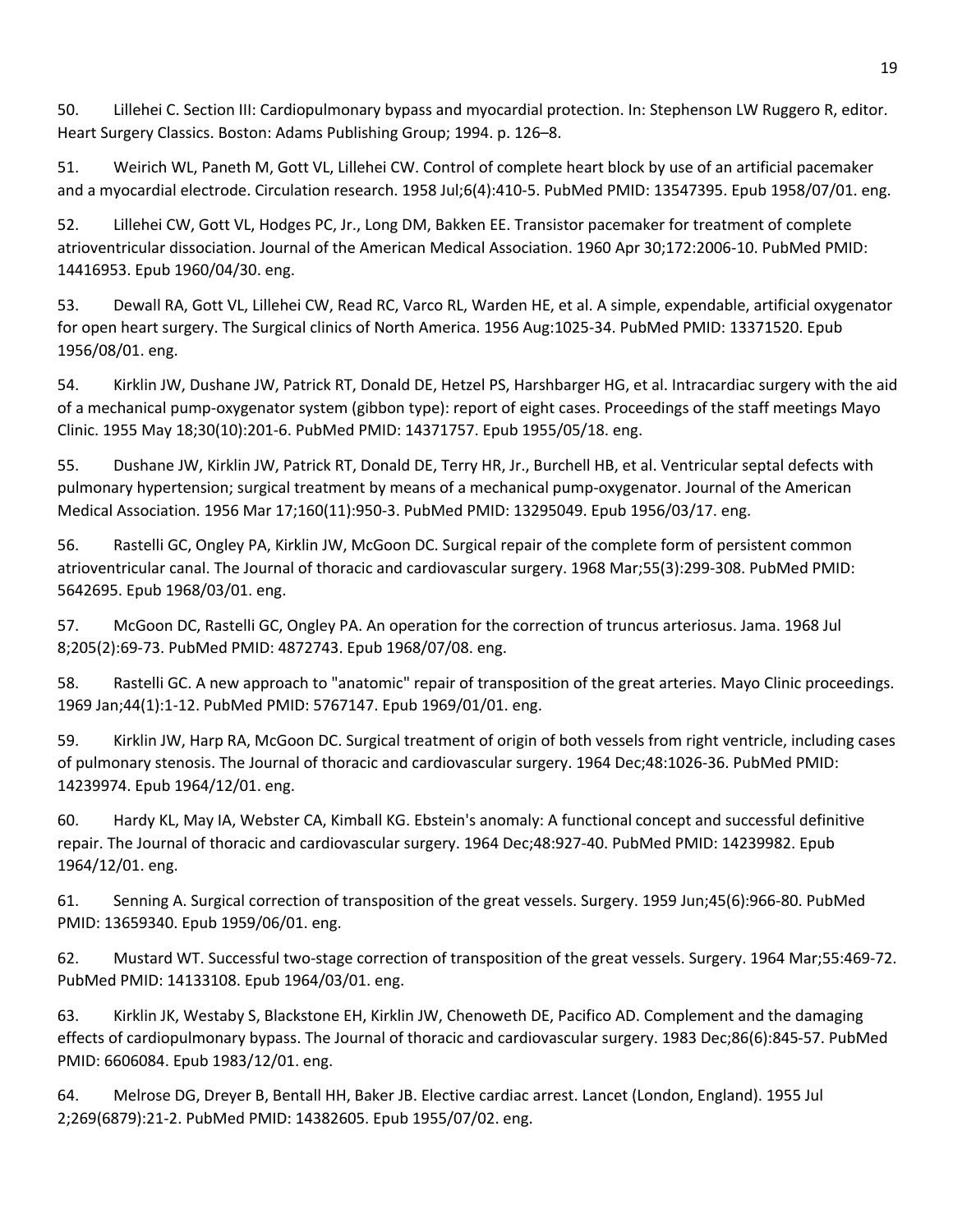65. Hearse DJ, Stewart DA, Braimbridge MV. Cellular protection during myocardial ischemia: the development and characterization of a procedure for the induction of reversible ischemic arrest. Circulation. 1976 Aug;54(2):193-202. PubMed PMID: 939020. Epub 1976/08/01. eng.

66. Laks H, Barner HB, Kaiser G. Cold blood cardioplegia. The Journal of thoracic and cardiovascular surgery. 1979 Feb;77(2):319-22. PubMed PMID: 310918. Epub 1979/02/01. eng.

67. Barratt-Boyes BG. Cardiac surgery in neonates and infants. Circulation. 1971 Nov;44(5):924-5. PubMed PMID: 5115085. Epub 1971/11/01. eng.

68. Seelye ER, Harris EA, Squire AW, Barratt-Boyes BG. Metabolic effects of deep hypothermia and circulatory arrest in infants during cardiac surgery. British journal of anaesthesia. 1971 May;43(5):449-59. PubMed PMID: 5556859. Epub 1971/05/01. eng.

69. Barratt-Boyes BG, Simpson M, Neutze JM. Intracardiac surgery in neonates and infants using deep hypothermia with surface cooling and limited cardiopulmonary bypass. Circulation. 1971 May;43(5 Suppl):I25-30. PubMed PMID: 5578830. Epub 1971/05/01. eng.

70. Kirklin JW, Blackstone EH, Pacifico AD, Brown RN, Bargeron LM, Jr. Routine primary repair vs two-stage repair of tetralogy of Fallot. Circulation. 1979 Aug;60(2):373-86. PubMed PMID: 445756. Epub 1979/08/01. eng.

71. Kirklin J. The movement of cardiac surgery to the very young. In: Crupi G Parenzan L Anderson RH, editor. Perspectives in Pediatric Cardiology. Armonk, NY: Futura; 1989. p. 3-22.

72. Bacha EA, Scheule AM, Zurakowski D, Erickson LC, Hung J, Lang P, et al. Long-term results after early primary repair of tetralogy of Fallot. The Journal of thoracic and cardiovascular surgery. 2001 Jul;122(1):154-61. PubMed PMID: 11436049. Epub 2001/07/04. eng.

73. Castaneda AR, Lamberti J, Sade RM, Williams RG, Nadas AS. Open-heart surgery during the first three months of life. The Journal of thoracic and cardiovascular surgery. 1974 Nov;68(5):719-31. PubMed PMID: 4417434. Epub 1974/11/01. eng.

74. Castaneda AR, Norwood WI, Jonas RA, Colon SD, Sanders SP, Lang P. Transposition of the great arteries and intact ventricular septum: anatomical repair in the neonate. The Annals of thoracic surgery. 1984 Nov;38(5):438-43. PubMed PMID: 6497474. Epub 1984/11/01. eng.

75. Norwood WI, Dobell AR, Freed MD, Kirklin JW, Blackstone EH. Intermediate results of the arterial switch repair. A 20-institution study. The Journal of thoracic and cardiovascular surgery. 1988 Dec;96(6):854-63. PubMed PMID: 3057289. Epub 1988/12/01. eng.

76. Castaneda AR, Mayer JE, Jr., Jonas RA. Repair of complete atrioventricular canal in infancy. World journal of surgery. 1985 Aug;9(4):590-7. PubMed PMID: 3898605. Epub 1985/08/01. eng.

77. Hanley FL, Fenton KN, Jonas RA, Mayer JE, Cook NR, Wernovsky G, et al. Surgical repair of complete atrioventricular canal defects in infancy. Twenty-year trends. The Journal of thoracic and cardiovascular surgery. 1993 Sep;106(3):387-94; discussion 94-7. PubMed PMID: 7689672. Epub 1993/09/01. eng.

78. Ilbawi M, Cua C, DeLeon S, Muster A, Paul M, Cutilletta A, et al. Repair of complete atrioventricular septal defect with tetralogy of Fallot. The Annals of thoracic surgery. 1990 Sep;50(3):407-12. PubMed PMID: 2400260. Epub 1990/09/01. eng.

79. Sell JE, Jonas RA, Mayer JE, Blackstone EH, Kirklin JW, Castaneda AR. The results of a surgical program for interrupted aortic arch. The Journal of thoracic and cardiovascular surgery. 1988 Dec;96(6):864-77. PubMed PMID: 3193799. Epub 1988/12/01. eng.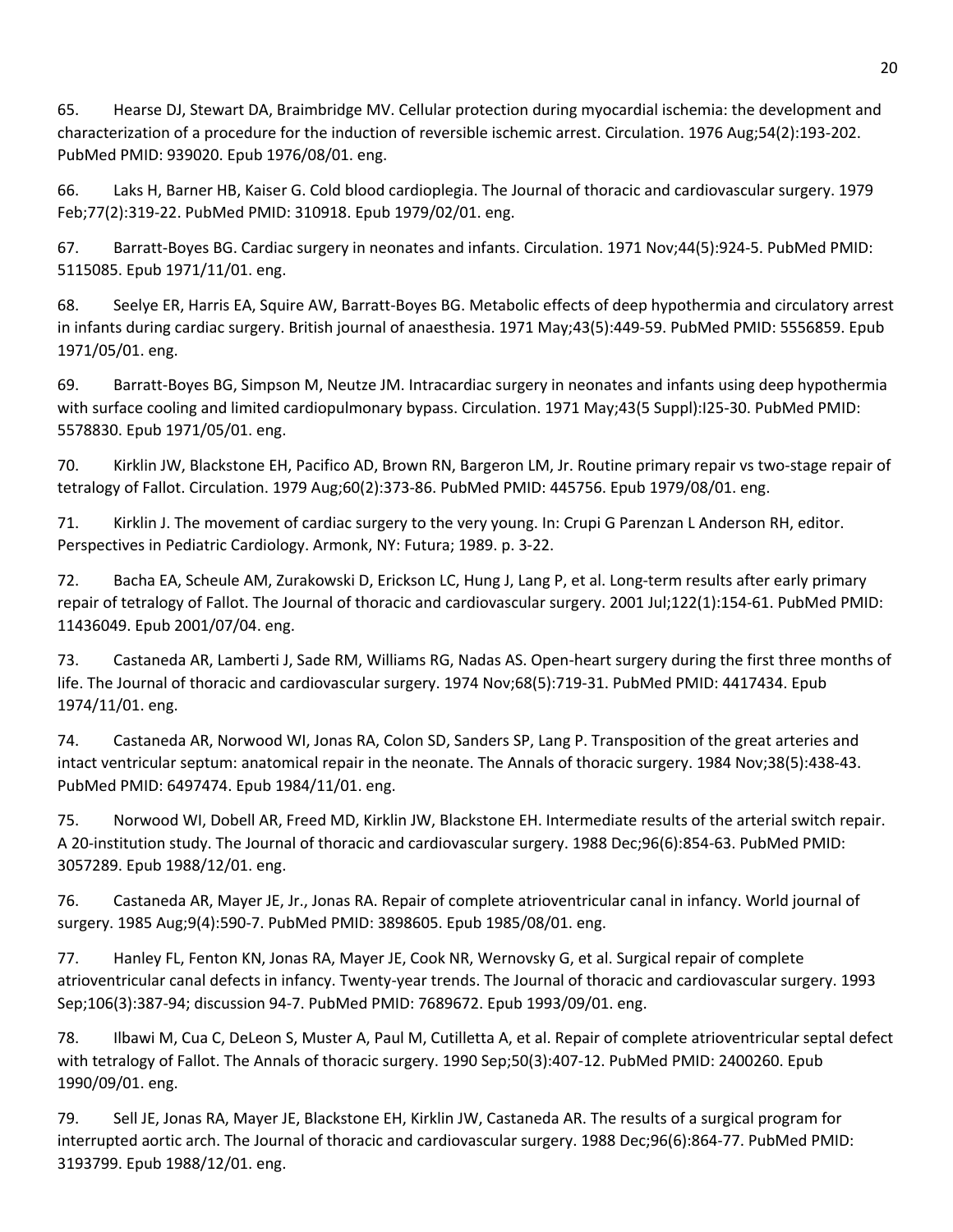80. Wikipedia (Reproduced under Creative Commons Attribution-ShareAlike 3.0 Unported License). Brian Barratt-Boyes 2019 [Available from: https://en.wikipedia.org/wiki/Brian\_Barratt-Boyes.

81. Jatene AD, Fontes VF, Paulista PP, de Souza LC, Neger F, Galantier M, et al. Successful anatomic correction of transposition of the great vessels. A preliminary report. Arquivos brasileiros de cardiologia. 1975 Aug;28(4):461-64. PubMed PMID: 1200893. Epub 1975/08/01. eng.

82. Jatene AD, Fontes VF, Paulista PP, Souza LC, Neger F, Galantier M, et al. Anatomic correction of transposition of the great vessels. The Journal of thoracic and cardiovascular surgery. 1976 Sep;72(3):364-70. PubMed PMID: 957754. Epub 1976/09/01. eng.

83. Norwood WI, Lang P, Hansen DD. Physiologic repair of aortic atresia-hypoplastic left heart syndrome. The New England journal of medicine. 1983 Jan 6;308(1):23-6. PubMed PMID: 6847920. Epub 1983/01/06. eng.

84. Norwood WI, Lang P, Casteneda AR, Campbell DN. Experience with operations for hypoplastic left heart syndrome. The Journal of thoracic and cardiovascular surgery. 1981 Oct;82(4):511-9. PubMed PMID: 6168869. Epub 1981/10/01. eng.

85. Wolfe WG, Ebert PA. Total anomalous pulmonary venous return with intact atrial septum and associated mitral stenosis. Thorax. 1970;25(6):769-72. PubMed PMID: 4250293. eng.

86. Ebert PA, Greenfield LJ, Austen WG, Morrow AG. Experimental comparison of methods for protecting the heart during aortic occlusion. Annals of surgery. 1962;155(1):25-32. PubMed PMID: 13889028. eng.

87. Bailey LL, Nehlsen-Cannarella SL, Concepcion W, Jolley WB. Baboon-to-human cardiac xenotransplantation in a neonate. Jama. 1985 Dec 20;254(23):3321-9. PubMed PMID: 2933538. Epub 1985/12/20. eng.

88. Bailey LL, Nehlsen-Cannarella SL, Doroshow RW, Jacobson JG, Martin RD, Allard MW, et al. Cardiac allotransplantation in newborns as therapy for hypoplastic left heart syndrome. The New England journal of medicine. 1986 Oct 9;315(15):949-51. PubMed PMID: 3531854. Epub 1986/10/09. eng.

89. Konno S, Imai Y, Iida Y, Nakajima M, Tatsuno K. A new method for prosthetic valve replacement in congenital aortic stenosis associated with hypoplasia of the aortic valve ring. The Journal of thoracic and cardiovascular surgery. 1975 Nov;70(5):909-17. PubMed PMID: 127094. Epub 1975/11/01. eng.

90. Ross DN, Somerville J. Correction of pulmonary atresia with a homograft aortic valve. Lancet (London, England). 1966 Dec 31;2(7479):1446-7. PubMed PMID: 4163445. Epub 1966/12/31. eng.

91. Ross DN. Replacement of aortic and mitral valves with a pulmonary autograft. Lancet (London, England). 1967 Nov 4;2(7523):956-8. PubMed PMID: 4167516. Epub 1967/11/04. eng.

92. Yacoub MH, Radley-Smith R, Hilton CJ. Anatomical correction of complete transposition of the great arteries and ventricular septal defect in infancy. British medical journal. 1976 May 8;1(6018):1112-4. PubMed PMID: 1268585. PMCID: PMC1639962. Epub 1976/05/08. eng.

93. Elliott RB, Starling MB, Neutze JM. Medical manipulation of the ductus arteriosus. Lancet (London, England). 1975 Jan 18;1(7899):140-2. PubMed PMID: 46053. Epub 1975/01/18. eng.

94. Mavroudis C, Jacobs JP. Congenital Heart Surgery Nomenclature and Database Project: overview and minimum dataset. The Annals of thoracic surgery. 2000 Apr;69(4 Suppl):S2-17. PubMed PMID: 10798411. Epub 2000/05/08. eng.

95. Mavroudis C, Williams WG. History of the Congenital Heart Surgeons' Society. World journal for pediatric & congenital heart surgery. 2015 Oct;6(4):541-50. PubMed PMID: 26467867. Epub 2015/10/16. eng.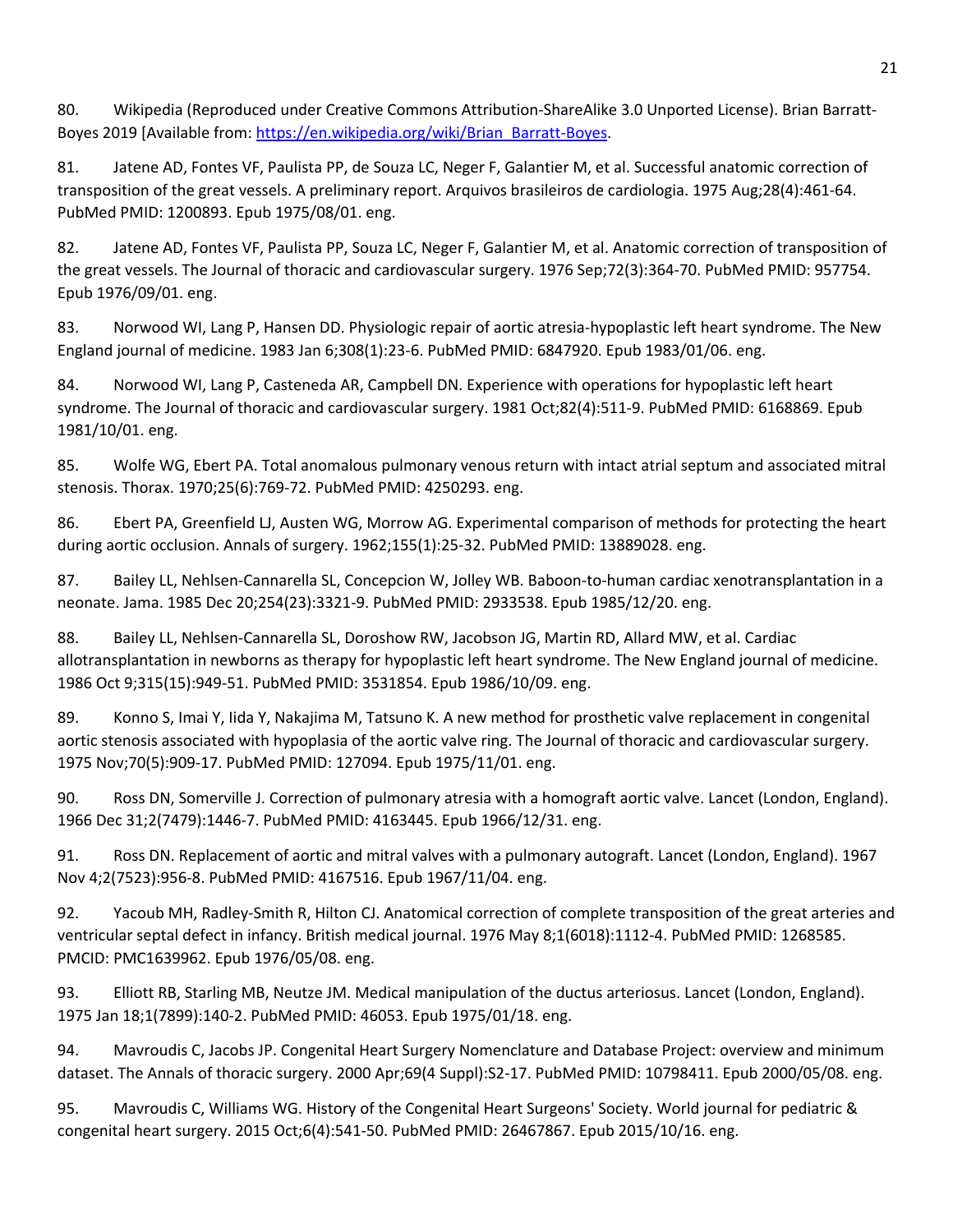96. Mavroudis C, Kirklin JK, DeCampli WM. Incremental History of the Congenital Heart Surgeons' Society (2014- 2018). World journal for pediatric & congenital heart surgery. 2018 Nov;9(6):668-76. PubMed PMID: 30322359. Epub 2018/10/17. eng.

97. Tweddell JS. Congenital Heart Surgery Subspecialty Certification: How Is It Working? The American Board of Thoracic Surgery Perspective. Seminars in thoracic and cardiovascular surgery Pediatric cardiac surgery annual. 2017 Jan;20:67-9. PubMed PMID: 28007068. Epub 2016/12/23. eng.

98. Gilboa SM, Salemi JL, Nembhard WN, Fixler DE, Correa A. Mortality resulting from congenital heart disease among children and adults in the United States, 1999 to 2006. Circulation. 2010;122(22):2254-63. PubMed PMID: 21098447. Epub 11/22. eng.

99. Oster ME, Lee KA, Honein MA, Riehle-Colarusso T, Shin M, Correa A. Temporal trends in survival among infants with critical congenital heart defects. Pediatrics. 2013 May;131(5):e1502-8. PubMed PMID: 23610203. PMCID: PMC4471949. Epub 2013/04/24. eng.

100. Jolley M, Colan SD, Rhodes J, DiNardo J. Fontan physiology revisited. Anesthesia and analgesia. 2015 Jul;121(1):172-82. PubMed PMID: 26086514. Epub 2015/06/19. eng.

101. Gewillig M, Brown SC. The Fontan circulation after 45 years: update in physiology. Heart (British Cardiac Society). 2016 Jul 15;102(14):1081-6. PubMed PMID: 27220691. PMCID: PMC4941188. Epub 2016/05/26. eng.

102. Maher KO, Gidding SS, Baffa JM, Pizarro C, Norwood WI, Jr. New developments in the treatment of hypoplastic left heart syndrome. Minerva pediatrica. 2004 Feb;56(1):41-9. PubMed PMID: 15249913. Epub 2004/07/14. eng.

103. Bove EL. Transplantation after first-stage reconstruction for hypoplastic left heart syndrome. The Annals of thoracic surgery. 1991 Sep;52(3):701-4; discussion 4-7. PubMed PMID: 1898176. Epub 1991/09/01. eng.

104. Bove EL, Lloyd TR. Staged reconstruction for hypoplastic left heart syndrome. Contemporary results. Annals of surgery. 1996 Sep;224(3):387-94; discussion 94-5. PubMed PMID: 8813267. PMCID: PMC1235388. Epub 1996/09/01. eng.

105. Mosca RS, Hennein HA, Kulik TJ, Crowley DC, Michelfelder EC, Ludomirsky A, et al. Modified Norwood operation for single left ventricle and ventriculoarterial discordance: an improved surgical technique. The Annals of thoracic surgery. 1997 Oct;64(4):1126-32. PubMed PMID: 9354539. Epub 1997/11/14. eng.

106. Bove EL. Current status of staged reconstruction for hypoplastic left heart syndrome. Pediatric cardiology. 1998 Jul-Aug;19(4):308-15. PubMed PMID: 9636254. Epub 1998/06/24. eng.

107. Mascio CE, Irons ML, Ittenbach RF, Gaynor JW, Fuller SM, Kaplinski M, et al. Thirty years and 1663 consecutive Norwood procedures: Has survival plateaued? The Journal of thoracic and cardiovascular surgery. 2019 Jul;158(1):220-9. PubMed PMID: 31248509. Epub 2019/06/30. eng.

108. Karavas AN, Deschner BW, Scott JW, Mettler BA, Bichell DP. Three-Region Perfusion Strategy for Aortic Arch Reconstruction in the Norwood. The Annals of thoracic surgery. 2011;92(3):1138-40.

109. Sano S, Ishino K, Kawada M, Arai S, Kasahara S, Asai T, et al. Right ventricle–pulmonary artery shunt in first-stage palliation of hypoplastic left heart syndrome. The Journal of thoracic and cardiovascular surgery. 2003;126(2):504-9.

110. Sano S, Ishino K, Kawada M, Honjo O. Right ventricle-pulmonary artery shunt in first-stage palliation of hypoplastic left heart syndrome. Seminars in Thoracic & Cardiovascular Surgery: Pediatric Cardiac Surgery Annual. 2004;7(1):22-31.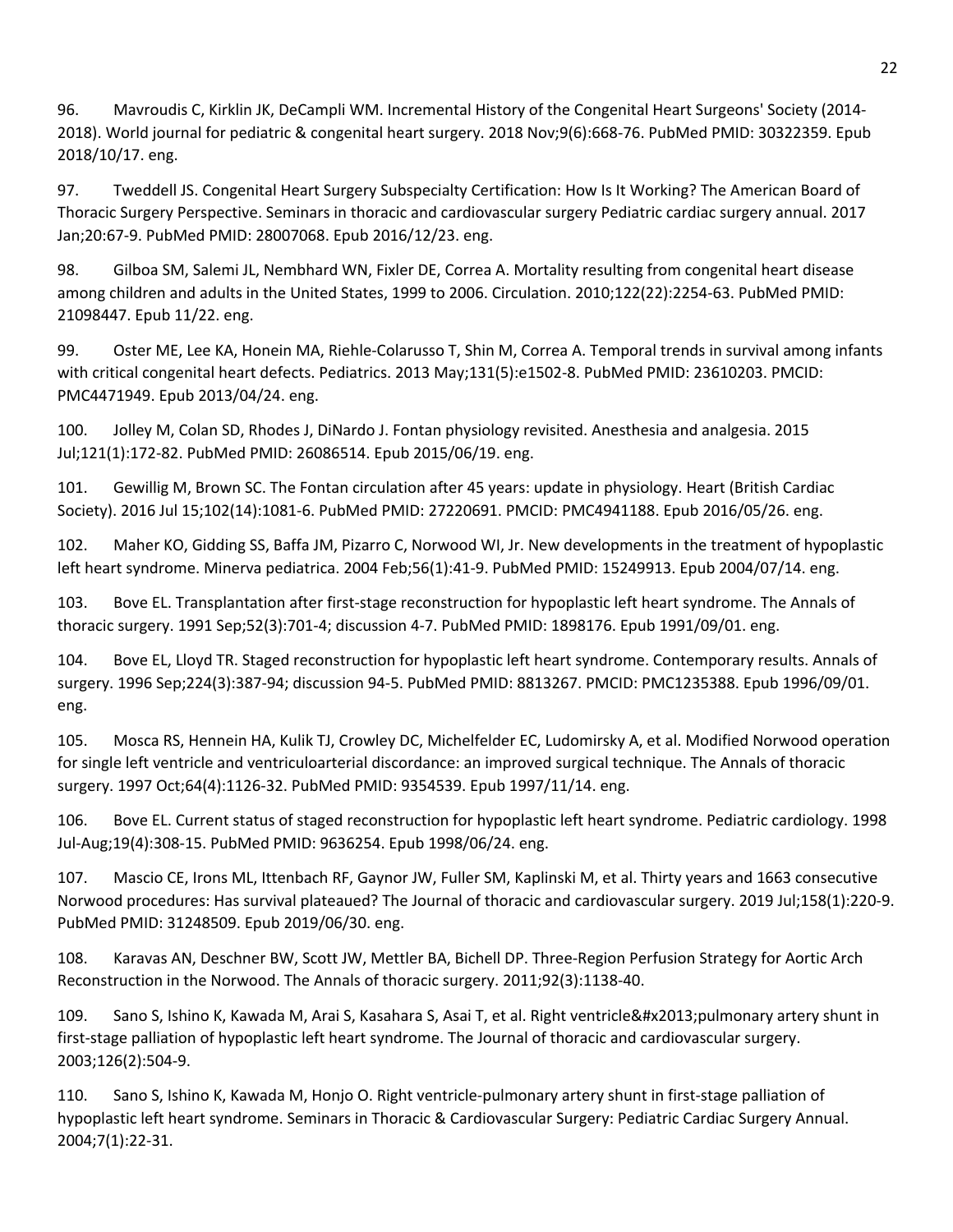111. Sano S, Huang S-C, Kasahara S, Yoshizumi K, Kotani Y, Ishino K. Risk Factors for Mortality After the Norwood Procedure Using Right Ventricle to Pulmonary Artery Shunt. The Annals of thoracic surgery. 2009;87(1):178-86.

112. Ivanov Y, Mykychak Y, Fedevych O, Motrechko O, Kurkevych A, Yemets I. Single-centre 20-year experience with repair of truncus arteriosus. Interactive cardiovascular and thoracic surgery. 2019 Jul 1;29(1):93-100. PubMed PMID: 30768164. Epub 2019/02/16. eng.

113. Asagai S, Inai K, Shinohara T, Tomimatsu H, Ishii T, Sugiyama H, et al. Long-term Outcomes after Truncus Arteriosus Repair: A Single-center Experience for More than 40 Years. Congenital heart disease. 2016 Dec;11(6):672-7. PubMed PMID: 27126954. Epub 2016/10/22. eng.

114. Mastropietro CW, Amula V, Sassalos P, Buckley JR, Smerling AJ, Iliopoulos I, et al. Characteristics and operative outcomes for children undergoing repair of truncus arteriosus: A contemporary multicenter analysis. The Journal of thoracic and cardiovascular surgery. 2019 Feb 28. PubMed PMID: 30954295. Epub 2019/04/08. eng.

115. Buckley JR, Amula V, Sassalos P, Costello JM, Smerling AJ, Iliopoulos I, et al. Multicenter Analysis of Early Childhood Outcomes After Repair of Truncus Arteriosus. The Annals of thoracic surgery. 2019 Feb;107(2):553-9. PubMed PMID: 30696549. Epub 2019/01/31. eng.

116. Jacobs JP, Mayer JE, Jr., Pasquali SK, Hill KD, Overman DM, St Louis JD, et al. The Society of Thoracic Surgeons Congenital Heart Surgery Database: 2019 Update on Outcomes and Quality. The Annals of thoracic surgery. 2019 Mar;107(3):691-704. PubMed PMID: 30641069. Epub 2019/01/15. eng.

117. Russell HM, Pasquali SK, Jacobs JP, Jacobs ML, O'Brien SM, Mavroudis C, et al. Outcomes of repair of common arterial trunk with truncal valve surgery: a review of the society of thoracic surgeons congenital heart surgery database. The Annals of thoracic surgery. 2012 Jan;93(1):164-9; discussion 9. PubMed PMID: 22088417. PMCID: PMC3263754. Epub 2011/11/18. eng.

118. Bove EL. Truncus arteriosus. The Annals of thoracic surgery. 2004;77(4):1492-3.

119. Mavroudis C, Jonas RA, Bove EL. Personal glimpses into the evolution of truncus arteriosus repair. World journal for pediatric & congenital heart surgery. 2015 Apr;6(2):226-38. PubMed PMID: 25870342. Epub 2015/04/15. eng.

120. Starnes VA, Pitlick PT, Bernstein D, Griffin ML, Choy M, Shumway NE. Ebstein's anomaly appearing in the neonate. A new surgical approach. The Journal of thoracic and cardiovascular surgery. 1991 Jun;101(6):1082-7. PubMed PMID: 2038202. Epub 1991/06/01. eng.

121. Reemtsen BL, Fagan BT, Wells WJ, Starnes VA. Current surgical therapy for Ebstein anomaly in neonates. The Journal of thoracic and cardiovascular surgery. 2006 Dec;132(6):1285-90. PubMed PMID: 17140943. Epub 2006/12/05. eng.

122. Holst KA, Dearani JA, Said SM, Davies RR, Pizarro C, Knott-Craig C, et al. Surgical Management and Outcomes of Ebstein Anomaly in Neonates and Infants: A Society of Thoracic Surgeons Congenital Heart Surgery Database Analysis. The Annals of thoracic surgery. 2018 Sep;106(3):785-91. PubMed PMID: 29777671. Epub 2018/05/20. eng.

123. Mainwaring RD, Punn R, Reddy VM, Hanley FL. Surgical reconstruction of pulmonary stenosis with ventricular septal defect and major aortopulmonary collaterals. The Annals of thoracic surgery. 2013 Apr;95(4):1417-21. PubMed PMID: 23434256. Epub 2013/02/26. eng.

124. Mavroudis C, Deal BJ. Fontan Conversion: Literature Review and Lessons Learned Over 20 Years. World Journal for Pediatric and Congenital Heart Surgery. 2016 2016/03/01;7(2):192-8.

125. Balaji S, Johnson TB, Sade RM, Case CL, Gillette PC. Management of atrial flutter after the Fontan procedure. Journal of the American College of Cardiology. 1994 Apr;23(5):1209-15. PubMed PMID: 8144791. Epub 1994/04/01. eng.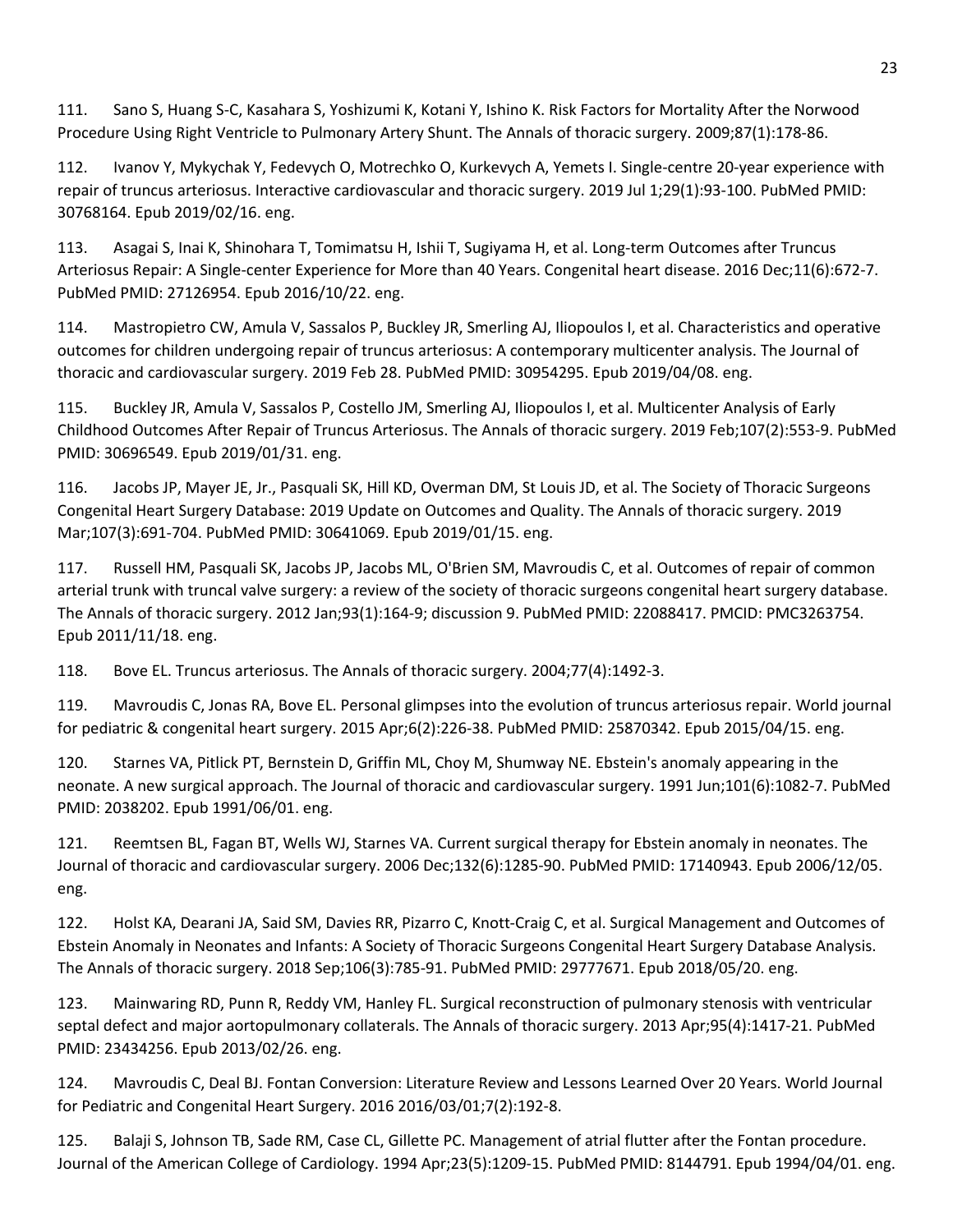126. Case CL, Schaffer MS, Dhala AA, Gillette PC, Fletcher SE. Radiofrequency catheter ablation of an accessory atrioventricular connection in a Fontan patient. Pacing and clinical electrophysiology : PACE. 1993 Jul;16(7 Pt 1):1434-6. PubMed PMID: 7689211. Epub 1993/07/01. eng.

127. Case CL, Gillette PC, Zeigler V, Sade RM. Problems with permanent atrial pacing in the Fontan patient. Pacing and clinical electrophysiology : PACE. 1989 Jan;12(1 Pt 1):92-6. PubMed PMID: 2464816. Epub 1989/01/01. eng.

128. Mavroudis C, Deal BJ, Backer CL. The beneficial effects of total cavopulmonary conversion and arrhythmia surgery for the failed Fontan. Seminars in thoracic and cardiovascular surgery Pediatric cardiac surgery annual. 2002;5:12-24. PubMed PMID: 11994861. Epub 2002/05/08. eng.

129. Backer CL, Russell HM, Pahl E, Monge MC, Gambetta K, Kindel SJ, et al. Heart transplantation for the failing Fontan. The Annals of thoracic surgery. 2013 Oct;96(4):1413-9. PubMed PMID: 23987899. Epub 2013/08/31. eng.

130. Cameron DE, Alejo DE, Patel ND, Nwakanma LU, Weiss ES, Vricella LA, et al. Aortic root replacement in 372 Marfan patients: evolution of operative repair over 30 years. The Annals of thoracic surgery. 2009 May;87(5):1344-9; discussion 9-50. PubMed PMID: 19379862. Epub 2009/04/22. eng.

131. Patel ND, Weiss ES, Alejo DE, Nwakanma LU, Williams JA, Dietz HC, et al. Aortic root operations for Marfan syndrome: a comparison of the Bentall and valve-sparing procedures. The Annals of thoracic surgery. 2008 Jun;85(6):2003-10; discussion 10-1. PubMed PMID: 18498810. Epub 2008/05/24. eng.

132. Patel ND, Williams JA, Barreiro CJ, Bethea BT, Fitton TP, Dietz HC, et al. Valve-sparing aortic root replacement: early experience with the De Paulis Valsalva graft in 51 patients. The Annals of thoracic surgery. 2006 Aug;82(2):548-53. PubMed PMID: 16863761. Epub 2006/07/26. eng.

133. Matte GS, del Nido PJ. History and use of del Nido cardioplegia solution at Boston Children's Hospital. The journal of extra-corporeal technology. 2012 Sep;44(3):98-103. PubMed PMID: 23198389. PMCID: PMC4557532. Epub 2012/12/04. eng.

134. Ungerleider RM, Greeley WJ, Sheikh KH, Philips J, Pearce FB, Kern FH, et al. Routine use of intraoperative epicardial echocardiography and Doppler color flow imaging to guide and evaluate repair of congenital heart lesions. A prospective study. The Journal of thoracic and cardiovascular surgery. 1990 Aug;100(2):297-309. PubMed PMID: 2385127. Epub 1990/08/01. eng.

135. Ungerleider RM, Greeley WJ, Kisslo J. Intraoperative echocardiography in congenital heart disease surgery: preliminary report on a current study. The American journal of cardiology. 1989;63 Suppl:3f-8f, 14f. PubMed PMID: 2929478. Epub 1989/01/01. eng.

136. Lucey BP, Thomas CB, Hutchins GM. Max brodel: illustrating healed valve ring abscesses. Archives of pathology & laboratory medicine. 2005 Sep;129(9):1155-8. PubMed PMID: 16119990. Epub 2005/08/27. eng.

137. Wolff M, Radwan H. [Max Brodel (1870-1941): his life and contribution to the development of modern surgery]. Der Chirurg; Zeitschrift fur alle Gebiete der operativen Medizen. 1997 Aug;68(8):840-7. PubMed PMID: 9378000. Epub 1997/08/01. Max Brodel (1870-1941): sein Leben und Beitrag zur Entwicklung der modernen Chirurgie. ger.

138. Crosby RW, Cody J. Max Brödel : the man who put art into medicine. New York: Springer-Verlag; 1991.

139. Wooley CF, Miller PJ. William Osler, Maude Abbott, Paul Dudley White, and Helen Taussig: the origins of congenital heart disease in North America. The American heart hospital journal. 2008 Winter;6(1):51-6. PubMed PMID: 18256558. Epub 2008/02/08. eng.

140. Kelen S. Maude Abbott: a biography. The Canadian journal of cardiology. 2000 Jul;16(7):893-8. PubMed PMID: 10934308. Epub 2000/08/10. eng.